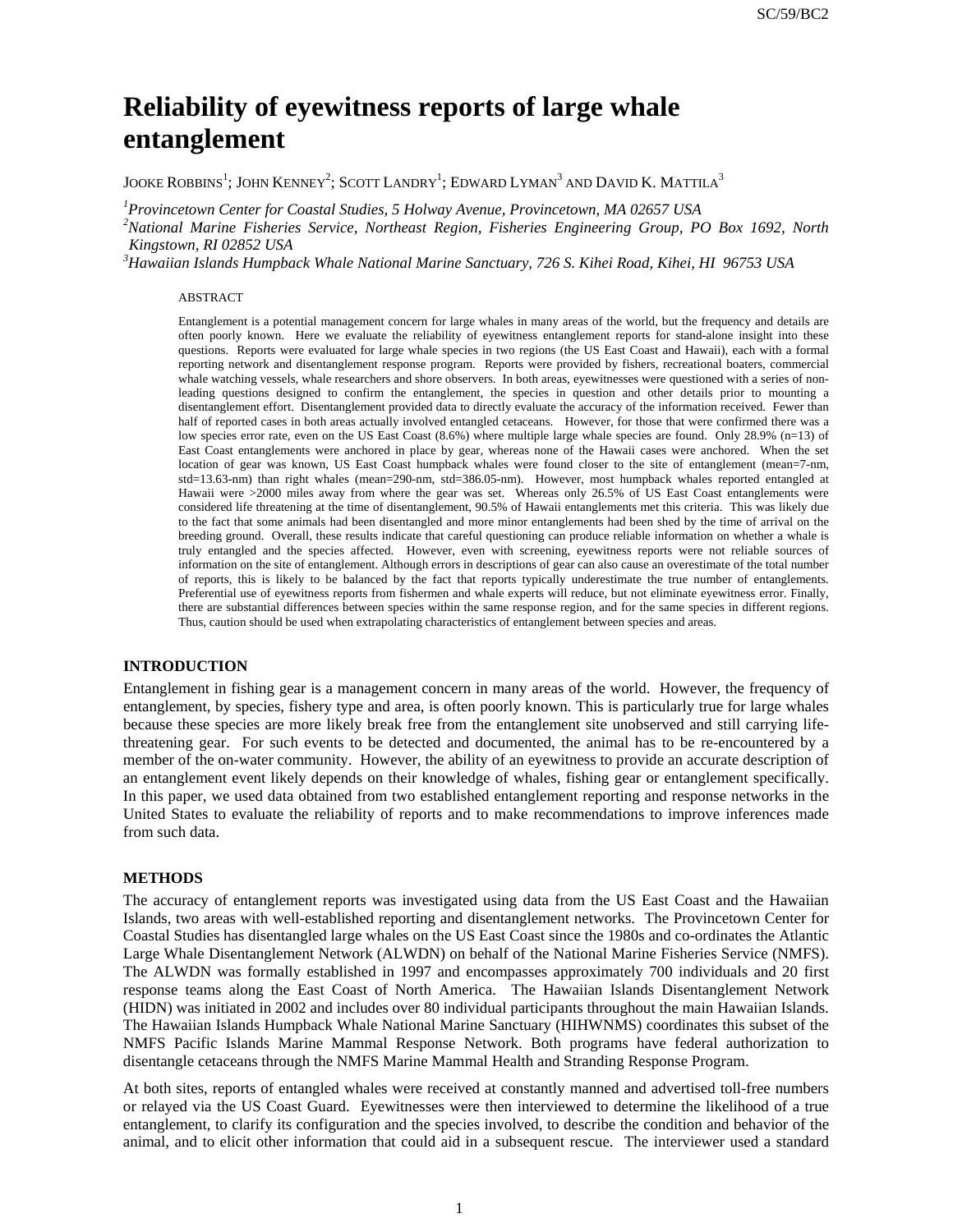form and "non-leading" questions designed to elicit accurate information regardless of observer knowledge of whales and gear (Appendix A).

For the US East Coast, we limited analysis to year-round reports of humpback whales (*Megaptera novaeangliae*) or North Atlantic right whales (*Eubalena glacialis*). In Hawaii, humpback whales are the only commonly seen baleen whale species, and only during winter months. Reports were received from shore, vessels and aircraft and categorized as coming from the fishing industry (including airborne spotters), whale experts (researchers or naturalists), or other segments of the coastal and on-water community (beachgoers, recreational boaters, harbor masters, Coast Guard, shipping crew, etc.).

Entanglements that were assessed as likely life-threatening typically prompted a disentanglement response. Entanglements were considered life-threatening when one or more body part had a complete wrap of rope that was likely to severely injure the animal or to substantially hinder feeding, reproduction or movement. Disentanglement activities typically provide the most accurate information on the entanglement (also see SC/59/BC1) and so we focused on these cases whenever possible to evaluate the accuracy of screened entanglement reports. However, there were cases in which responses could not be launched, as when weather conditions were poor or when the report came from outside the regional response range. In some of those cases, the accuracy of screened reports could still be evaluated based on photo or video documentation.

Observers were asked to describe entangling gear rather than to speculate on fishery type. Therefore, screened eyewitness descriptions of the gear were considered inaccurate if the entangled animal would likely have been mistaken for a new case if re-sighted by another observer. Reports were judged based on the accuracy of facts such as gear color, the number or type of attached buoys, amount of trailing line, presence or absence of net, and the nature of the attachment on the whale.

When marked gear was removed from an entangled whale during a disentanglement, NMFS attempted to track its owner through licensing or registration databases. The owner was then interviewed to determine where the gear was most recently set, when it might have been lost and how it was rigged. These, or other reliable information on gear set location, were used to determine the minimum entanglement duration and gear displacement. Displacement was calculated as the shortest distance between where the gear was lost and where it was subsequently reported. This did not reflect the actual distance traveled by the whale, which was likely greater. Furthermore, set locations were generally approximations. When gear was reportedly set in the same general area in which it was found, the displacement distance was considered to be zero. We also used gear set location data to determine whether apparent "anchoring" by gear could occur beyond the site of entanglement. Anchoring was inferred when whales were immobile for extended periods of time or apparently constrained to move in a circle.

# **RESULTS**

Fewer than half of the reports received in each region actually involved entangled cetaceans (Table 1). There was no significant difference in false reports between the US East Coast (54.9%, n=188) and Hawaii (51.5%, n=35), despite differences in on-water communities and awareness training history. False reports were typically sightings of cetaceans that were not entangled. More than half of observer errors for humpback whales were due to white flippers that appeared to be green when viewed through the water. Other causes of confusion included general proximity to gear, light reflecting off the body of the whale, unusual behavior or a calf mistaken for a buoy. However, in some cases there was no cetacean involved. Objects mistaken for entangled whales included human swimmers, water splashing over rocks and debris. The fishing and whale communities occasionally provided false reports, but most errors came from other members of the on-water community and shore observers. Similarly, inexperienced observers made more errors with respect to gear type and configuration  $(58.3\%, n=5)$  than did fishermen  $(33.3\%, n=5)$  or whale experts  $(17.2\%, n=5)$ . However, the report screening process produced few errors in large whale species identification. No errors occurred in Hawaii, an area in which humpback whales are virtually the only large baleen whale. The error rate remained low  $(8.6\%, n=35)$  on the US East Coast where several large whale species occur.

When the true set location of gear was known, US East Coast humpback whales were found closer to the likely site of entanglement (mean=7-nm, std=13.63-nm) than right whales (mean=290-nm, std=386.05-nm). In the 22 humpback whale cases in which the owner was located, the maximum gear displacement was 44 nautical miles. By contrast, only three of ten entangled right whales on the US East Coast were found in the same general area where the gear was set and their maximum displacement was 1040-nm. However, the greatest average displacement distances in this study involved entangled humpback whales reported at Hawaii. Only three of seven were first seen in the general vicinity of where the gear was set. The remainder had traveled >2000-nm from their Alaskan feeding ground before detection in Hawaii. Thus, there were substantial differences in gear displacement between species within the same response region, and for the same species in different regions.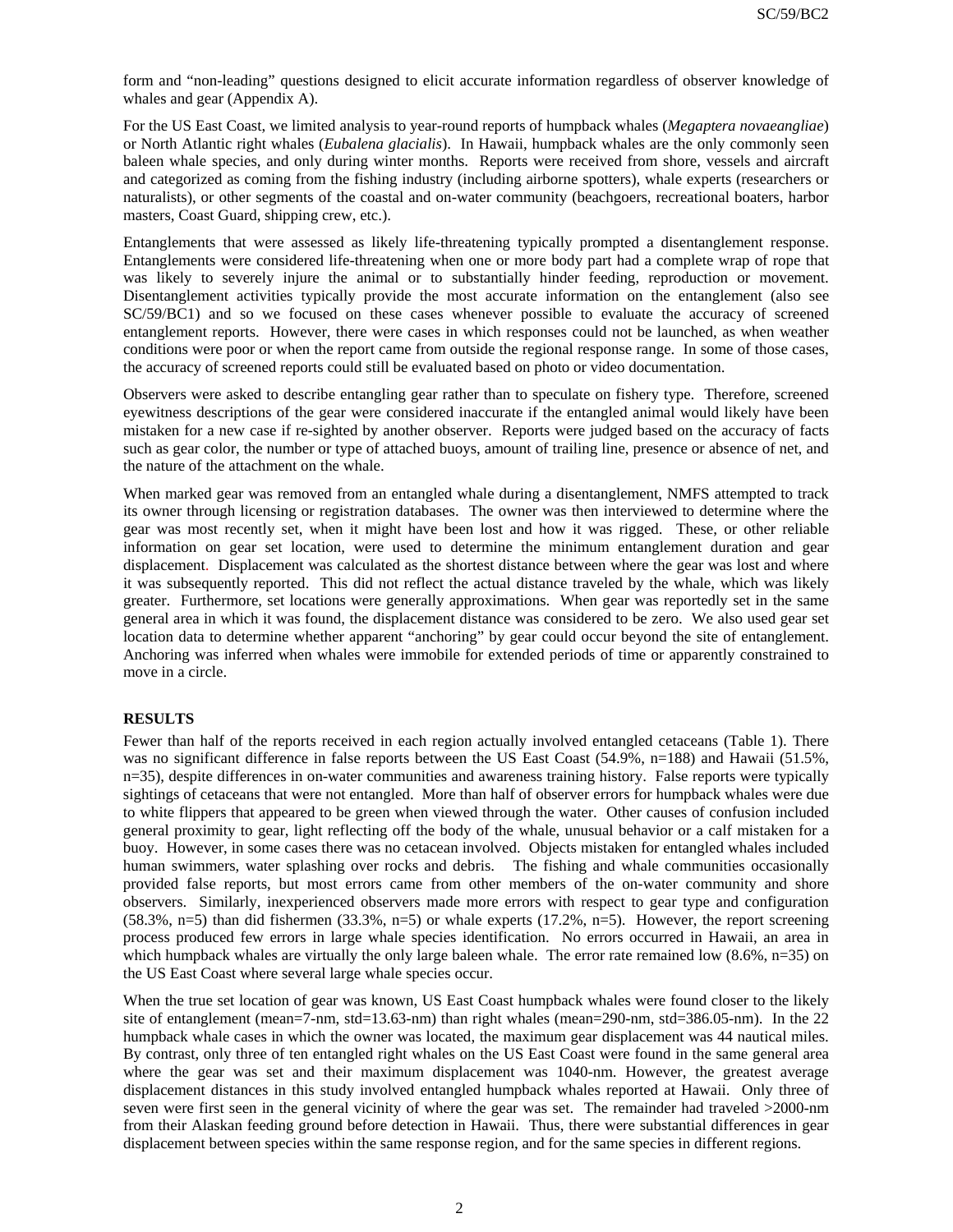A total of 28.9% (n=13) of US East Coast entanglements were confirmed to be anchored in place by gear, compared to 40.0% (n=18) reported as having been anchored. Confirmed cases primarily involved humpback whales; the three reports of anchored right whales were found to be inaccurate. However, none of the Hawaiian humpbacks were reported as anchored. Furthermore, the greatest documented gear displacements for East Coast humpbacks (33-nm and 44-nm) involved animals that were anchored at first report. Thus, even animals that appeared to be immobile at first report did not necessarily become entangled at that site.

Approximately one-quarter (26.5%, n=91) of humpback whale entanglements on the US East Coast were considered life threatening at the time of disentanglement, whereas 90.5% (n=19) of Hawaii entanglements met this criteria. This difference likely reflects the fact that US East Coast animals were reported closer in time and place to the initial entanglement event. In the North Pacific, humpback whales had a greater opportunity to shed minor entanglements or to be disentangled at high latitudes prior to being encountered on the Hawaiian breeding ground.

# **DISCUSSION**

Careful screening of eyewitness reports can produce reliable information on whether an entanglement has occurred and the species involved, even in regions with a wide range of cetacean species, fisheries and reporting networks. However, even with careful screening, eyewitness reports were not necessarily good indicators of the site of the original entanglement, nor gear and entanglement configuration. Disentanglement efforts provide the most reliable information in such cases because experienced observers can closely assess the entanglement and because removed gear can be identified to a specific fishery or fisher in some cases. Preferential use of eyewitness reports from fishers and whale experts will reduce, but not eliminate, these latter types of errors.

Given the paucity of information on where whales become entangled, it is common to focus attention on the site of the first entanglement report. However, this study indicates that such data are unlikely to provide useful information, even when the animal appears to be anchored. In this study, there were substantial differences in gear displacement between species in the same response region, and for the same species in different regions. Furthermore, likelihood that an entanglement that is detected will be life threatening appears to vary by area. Given these results, caution should be used when extrapolating characteristics of entanglement between species and areas.

Although screening can successfully identify valid reports of entanglement, these still comprise an unknown fraction of actual entanglement cases, because not all entanglements are witnessed. The fraction of entanglements that are reported at least once has been estimated to be less than 10% for humpback whales on the US East Coast, based on entanglement scar evidence (Robbins and Mattila, 2001). A highly visible telemetry buoy inscribed with the Network phone number is occasionally attached to entangling gear when there is a need to postpone the disentanglement to a later date. Yet, even animals known to have subsequently traversed highly trafficked areas are rarely reported again to the relevant Network (PCCS, unpublished data). Thus, the number and annual variation in reports should be treated with caution, and at most a bare minimum. We recommend that reporting data be used to identify areas where entanglement is potentially a concern and then use alternate approaches, such as scar studies, to determine the extent of the problem.

# **ACKNOWLEDGEMENTS**

The authors thank the Atlantic Large Whale Disentanglement Network, the Hawaiian Islands Disentanglement Network and the NMFS Marine Mammal Health and Stranding Program. Data obtained during disentanglements were collected under NOAA enhancement permit 932-1489. Data on gear involved in Hawaii entanglements was provided by Aleria Jensen (NMFS, Alaska Region).

References Cited

Robbins, J. and Mattila, D.K. 2001. Monitoring entanglements of humpback whales (*Megaptera novaeangliae*) in the Gulf of Maine on the basis of caudal peduncle scarring. Unpublished report to the Scientific Committee of the International Whaling Commission: SC/53/NAH25.